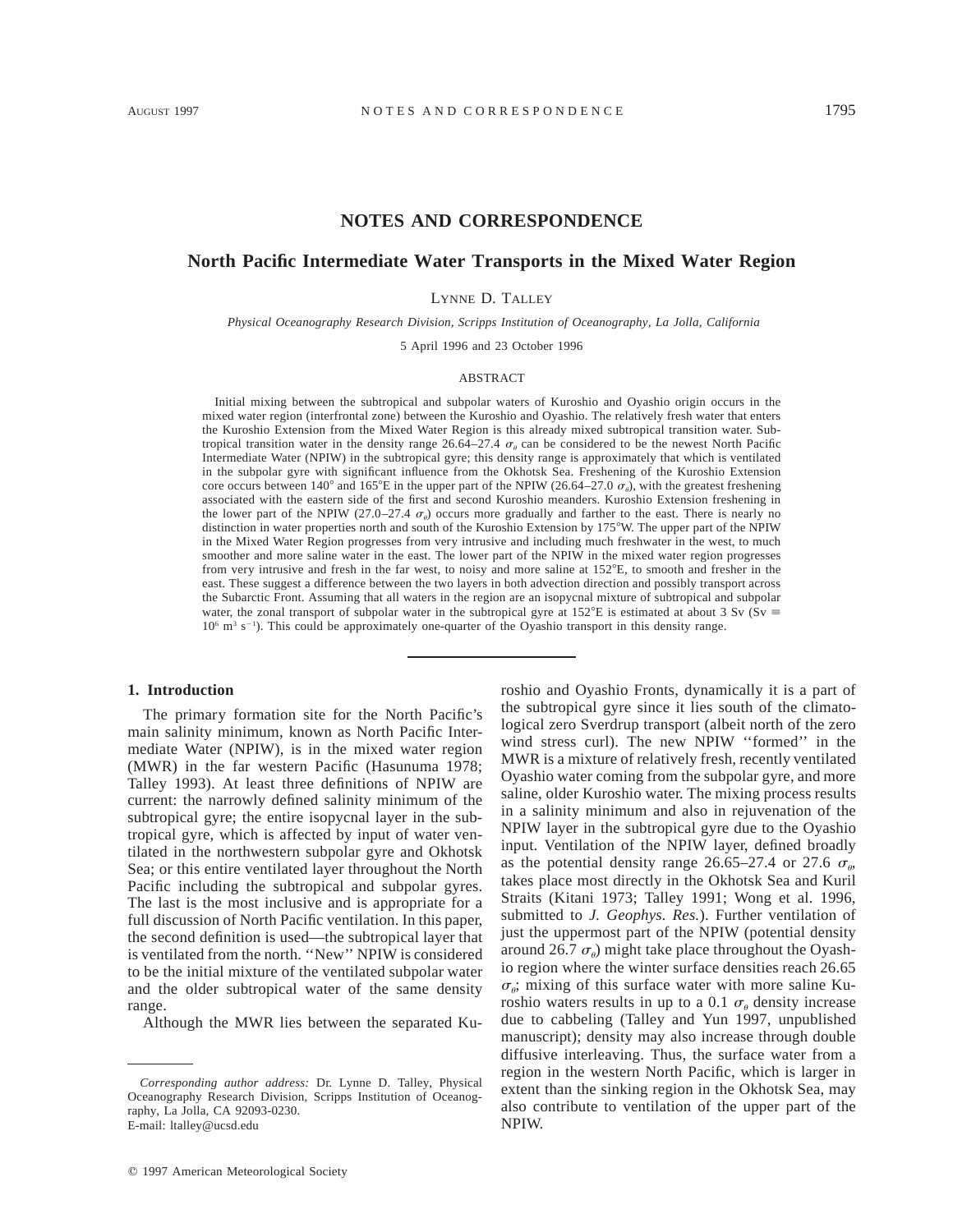Talley et al. (1995) analyzed CTD data from spring 1989 in the mixed water region and suggested that the primary renewal site for the salinity minimum during that particular spring was entrainment of fresh, cold water of Oyashio origin by a warm core ring (WCR) composed primarily of Kuroshio water. The WCR was found just east of Japan near  $37^{\circ}$ N,  $143^{\circ}$ E, at a site where WCRs form from the first meander of the Kuroshio Extension after it separates from the western boundary. Many other observations in this region in other years show similar intrusions of fresh Oyashio water into a WCR (e.g., Mutoh 1982). Fresh intrusions are also observed regularly in the Kuroshio Extension itself; examples are presented in Talley et al. (1995) and Yasuda et al. (1996). However, because the NPIW observed north of the Kuroshio Extension in 1989 was considerably fresher than that in the Kuroshio Extension, because salinity minima at the NPIW density were found throughout the MWR, and because it appeared from the analyzed stations that pure Oyashio water (identified by a monotonic increase in salinity with depth from a surface minimum) is only occasionally found directly adjacent to the Kuroshio, Talley et al. (1995) suggested that initial formation of the salinity minimum water type occurs primarily in the MWR rather than in the Kuroshio Extension.

Eastward transport of new NPIW out of the MWR, using data only from north of the Kuroshio Extension, was estimated at 6.1 Sv for 26.65–27.4  $\sigma_{\alpha}$  referenced to 2000 dbar (Talley et al. 1995). Because there are only two source waters in this density range in the MWR (i.e., subpolar water from the Oyashio and subtropical water from the Kuroshio), it was possible to estimate a contribution of 3 Sv of subpolar water to the new NPIW being advected eastward. It was then assumed that this was the net transport of subpolar water into the subtropical gyre's MWR. This was erroneous and potentially an underestimate because it ignored the Oyashio origin water in the Kuroshio and recirculation. An error in the assignment of transport to isopycnal layers resulted in a slight overestimate in the previous calculation. The new calculation presented below corrects the programming error and includes the Kuroshio and recirculation; the result is essentially unchanged from that in Talley et al. (1995) but is now based on correct assumptions and calculations.

Yasuda et al. (1996) suggested that the primary formation site for new NPIW is intrusion of freshwater into the Kuroshio Extension based on their May–June 1992 survey of the mixed water region and Kuroshio Extension. They showed that the Kuroshio Extension freshens downstream due to entrainment of fresher water from the north. They noted that the new NPIW transport is larger in the Kuroshio Extension than in the mixed water region, obtaining a total transport of 17.8 Sv for 26.6–27.5  $\sigma_{\theta}$  referenced to 1500 dbar. They attributed the existence of a renewed salinity minimum in the MWR to detrainment toward the north from the Kuroshio Extension and net westward transport in the MWR.

The datasets used below were the basis of our previous conclusion that the newest NPIW between the Kuroshio Extension and subarctic front originates in the MWR rather than within the Kuroshio Extension. This region, including the Kuroshio Extension, is extremely active, and mixing between the subpolar and subtropical waters can occur in a number of places and is likely to be very time dependent; thus, particular conclusions regarding the formation ''site'' may be dataset dependent. However, this dataset suggests that most direct mixing between pure subpolar and subtropical waters occurs within the MWR and that most of the freshening of the Kuroshio Extension core is from this already-formed "new" NPIW. The Kuroshio Extension mixtures themselves then enter the MWR through additional warm core ring-shedding; westward movement of the rings brings the mixtures to the west. However, the net transport in the MWR is eastward, at least in the upper layers, and MWR salinity progresses generally from lowest in the west to highest in the east, suggesting that the origin of the new NPIW is near the western boundary rather than along the Kuroshio Extension.

The next section describes the evolution of salinity from west to east north of, in, and south of the Kuroshio Extension; it appears that the upper and lower parts of the NPIW layer, divided at about 27.0  $\sigma_{\theta}$ , exchange and mix differently. In the final section, the transport of Oyashio water into the subtropical gyre is estimated using zonal transports across  $152^{\circ}E$ , and including the Kuroshio and its recirculation as well as the eastward flow between the Kuroshio and subarctic front. Meridional transports from a section at  $24^{\circ}$ N show negligible meridional transport of Oyashio water in this box balance.

### **2. Salinity in the NPIW layer in the mixed water region and Kuroshio Extension**

The principal water masses of the mixed water region were defined similarly by Talley et al. (1995) and Yasuda et al. (1996). Figure 1, after Talley et al., shows the average potential temperature–salinity profiles for waters of subpolar and subtropical origin. The former is relatively fresh at low density, with salinity increasing monotonically with depth and increasing density. (Stations from the Oyashio east of Hokkaido from spring 1989 were used for the average.) The subtropical water is saltier and warmer at all densities and has a characteristically smooth salinity minimum around 26.8  $\sigma_{\alpha}$ , called the NPIW salinity minimum. In the MWR, where these two waters mix together, the average potential density–salinity profile falls about halfway between. This mixed water mass was called ''subtropical transition water'' in Talley et al. (1995), who also identified it as the ''new'' NPIW for the subtropical gyre. We showed that the fraction of subpolar water in the sub-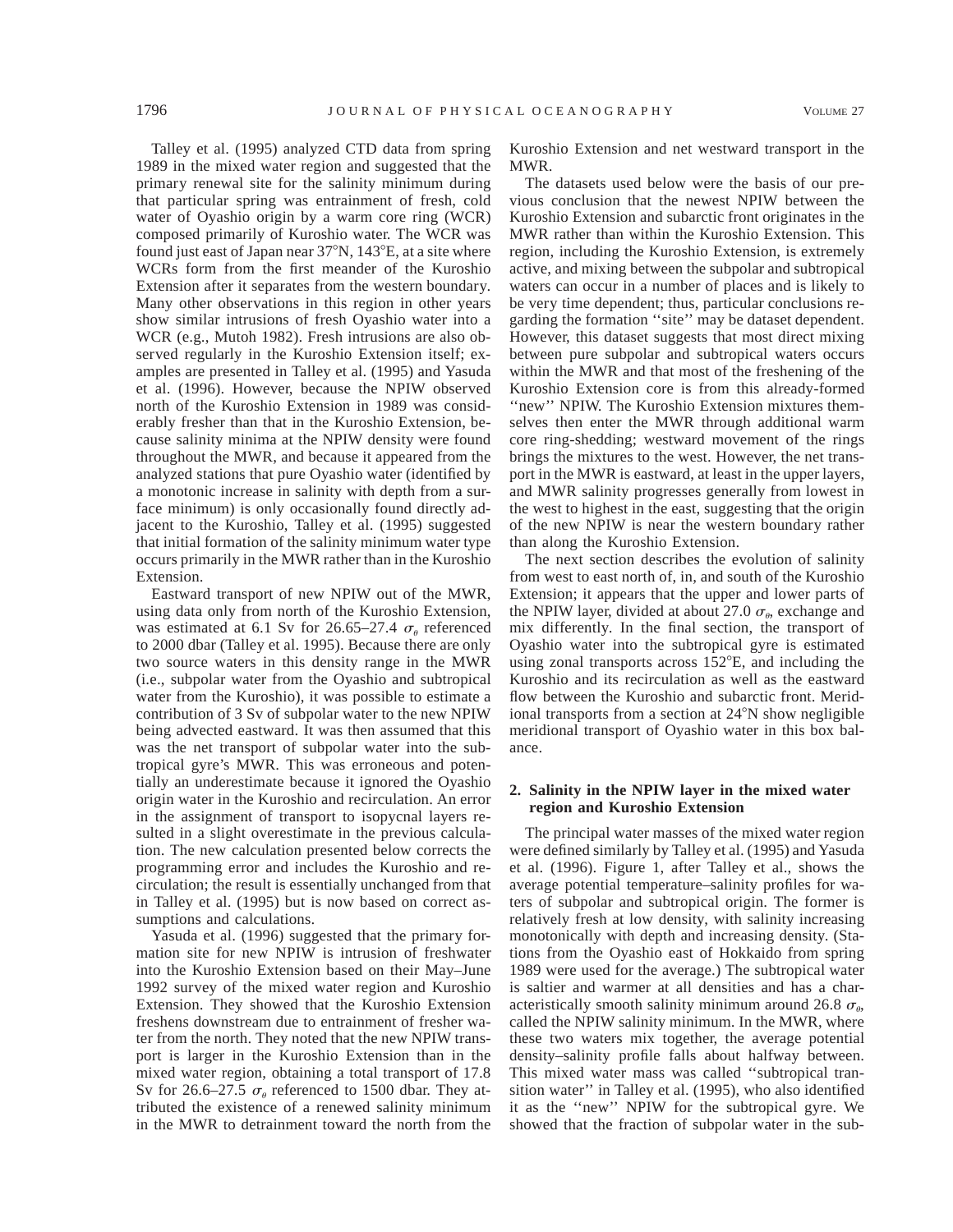

FIG. 1. Average profiles of potential temperature vs salinity for three dominant water masses in the mixed water region: subtropical (most saline Kuroshio stations just near the coast of Japan), subpolar (fresher water in the Oyashio), and subtropical transition water (mixed water in the mixed water region). Two other water masses in Talley et al. (1995) are not included here: subpolar transition water, which occupies a much smaller part of the mixed water region than subtropical transition water, and Tsugaru Water, which occurs in a lower density range than that of interest in this note. The profiles were obtained from averaging CTD profiles collected in April 1989 (Talley et al. 1995).

tropical transition water of the MWR is about 0.45 through the density range 26.65 to 27.4  $\sigma_{\theta}$ , falling markedly at lower and higher densities.

Stations in the Kuroshio at 144°E, just downstream of its separation point, were used to define the ''Kuroshio water.'' The Kuroshio core at the separation point is more saline than this (Fig. 4). This results in a slight underestimate of the amount of Oyashio water in the various mixtures through the rest of this paper. These 144°E stations are especially too far east to be used as an end-member for waters denser than 27.4  $\sigma_{\theta}$ .

Subtropical transition water is characterized by a broad salinity minimum at about  $4.5^{\circ}$ –6.0°C, 33.8 psu, and 26.6–26.8  $\sigma_{\theta}$  (Fig. 1). Most individual station profiles in the far western MWR are more complicated than this smooth profile, with large vertical contrasts between interleaving layers of subtropical and subpolar water. In the eastern part of the MWR (east of about  $150^{\circ}E$ ), many stations resemble the subtropical transition water.

The average subtropical and subpolar profiles of Fig. 1 can be used to calculate the fraction of subtropical or subpolar water at every location in the northwestern subtropical gyre since there is no other surface source of water at densities greater than 26.6  $\sigma_{\theta}$ . CTD stations from a set of meridional sections at  $144^{\circ}E$ ,  $152^{\circ}E$ ,

 $165^{\circ}$ E, and  $175^{\circ}$ W are used, as in Talley (1993) and Talley et al. (1995).

Four zones are considered in the meridional direction: 1) south of the Kuroshio, 2) the Kuroshio Extension core, 3) the mixed water region between the Kuroshio Extension and the Oyashio, or Subarctic Front, and 4) north of the Subarctic Front. The Kuroshio Extension core was defined by the strong eastward flow, which was easily distinguished from the westward recirculation to the south and weak circulation to the north. The Subarctic Front was defined by the large jump in temperature–salinity properties across it.

Within the Kuroshio Extension core at 144<sup>°</sup>E are found the saltiest waters. These come from lower latitudes where the effect of surface evaporation raises salinities on nonoutcropping isopycnals through vertical diffusion. This effect is apparent from maps of salinity on isopycnals (e.g., Reid 1965); the salinification extends very deep (Talley and Johnson 1994) although it is unclear whether the increases in the very deepest waters are due to vertical diffusion from above, advection from the southern ocean, or hydrothermal activity from below (J. Reid 1995, personal communication). For the NPIW density range, the low latitude high salinity is due to diffusion from above. The Kuroshio Extension waters were used to define ''subtropical'' water in this analysis (Fig. 2, third row).

For 26.64–27.0  $\sigma_{\theta}$  in the Kuroshio, relatively fresh intrusions are found at  $152^{\circ}E$ . Since the intrusions fall right on the dashed curve, they are not pure subpolar water but rather intrusions of new NPIW, matching the new NPIW in the MWR to the north. The overall envelope continues to freshen slightly toward  $165^{\circ}E$  and then becomes more saline at  $175^{\circ}$ W. Most freshening of the core occurs between the  $144^{\circ}E$  and  $152^{\circ}E$  sections. Yasuda et al.'s (1996) analysis at 26.7  $\sigma_{\theta}$  showed a source of freshening in 1992 to be a streamer of relatively fresh water from the MWR entering the Kuroshio core on the offshore side of the first meander or WCR at about  $143^{\circ}E$ ; based on its salinity of 33.7, the streamer was similar to the intrusions shown here at  $152^{\circ}E$ , that is, of newly formed NPIW rather than pure subpolar water. Salinity and acceleration potential at 26.8  $\sigma_{\theta}$  from historical data (Fig. 4a) show rapid freshening along the Kuroshio core from separation at  $140^{\circ}$ E to about  $146^{\circ}$ E, hence associated with the first Kuroshio meander. A secondary injection of freshwater occurs on the eastern side of the second meander, at around  $152^{\circ}E$ . Thus, the Kuroshio meanders appear to be preferred sites of southward flux of new NPIW from the mixed water region.

In the denser layer, 27.0–27.4  $\sigma_{\theta}$ , the Kuroshio core salinity smoothly decreases from  $144^{\circ}E$  to  $175^{\circ}W$  (Fig. 2, third row). The pivot point between continuous eastward decrease and slight eastward salinification is somewhere between 26.9 and 27.0  $\sigma_{\theta}$ . A fresh intrusion of new NPIW is apparent on the 144°E section. On the isopycnal map (Fig. 4c) the high salinity west of  $140^{\circ}E$ does not reach the separated Kuroshio, but rather is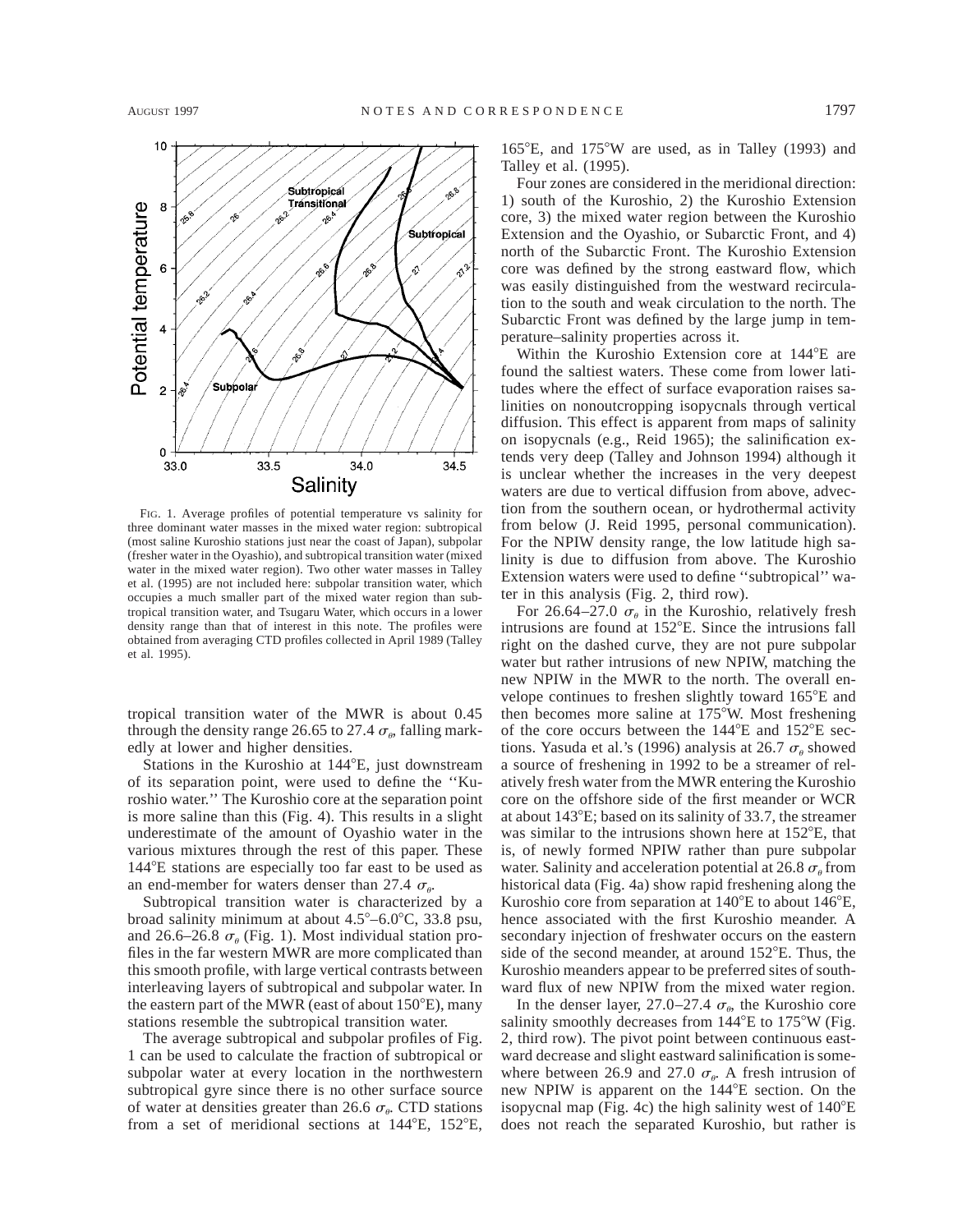

FIG. 2. Percentage of subtropical water for all CTD stations along four longitudes. The percentage was calculated assuming that all water is an isopycnal mixture of subtropical and subpolar water (Fig. 1) and is displayed rather than salinity because the salinity contrast between the source waters varies with density. The higher the percentage, the more saline the water at that density. Percentages are based on the temperature of the waters. Because of the nonlinear equation of state, the percentage of subtropical water is lower if calculated using salinity. The dashed curve in each panel is the percentage of subtropical water in the ''subtropical transitional water,'' or new North Pacific Intermediate Water (Talley et al. 1995). Top to bottom rows are 1) in and north of the Subarctic Front, 2) between the Kuroshio Extension and the Subarctic Front, 3) in the Kuroshio Extension core, and 4) south of the Kuroshio Extension. (a) Stations at  $144^{\circ}E$  (Apr 1989) (Talley et al. 1995). (b) Stations at 152°E (Jun 1982) (Niiler et al. 1983). (c) Stations at 165°E (Sep 1984) (Joyce 1987). (d) Stations at 175°W (Nov 1983) (Joyce 1987).

associated with a closed anticyclonic circulation west of the Izu Ridge at  $140^{\circ}E$  (Fig. 4d).

In the recirculation region south of the Kuroshio, the most saline water occurs at the western end of the region at  $144^{\circ}E$  (Fig. 2, fourth row). This saline water is fresher than in the Kuroshio Extension, suggesting detrainment of freshened Kuroshio waters farther east with recirculation westward south of the Kuroshio Extension. In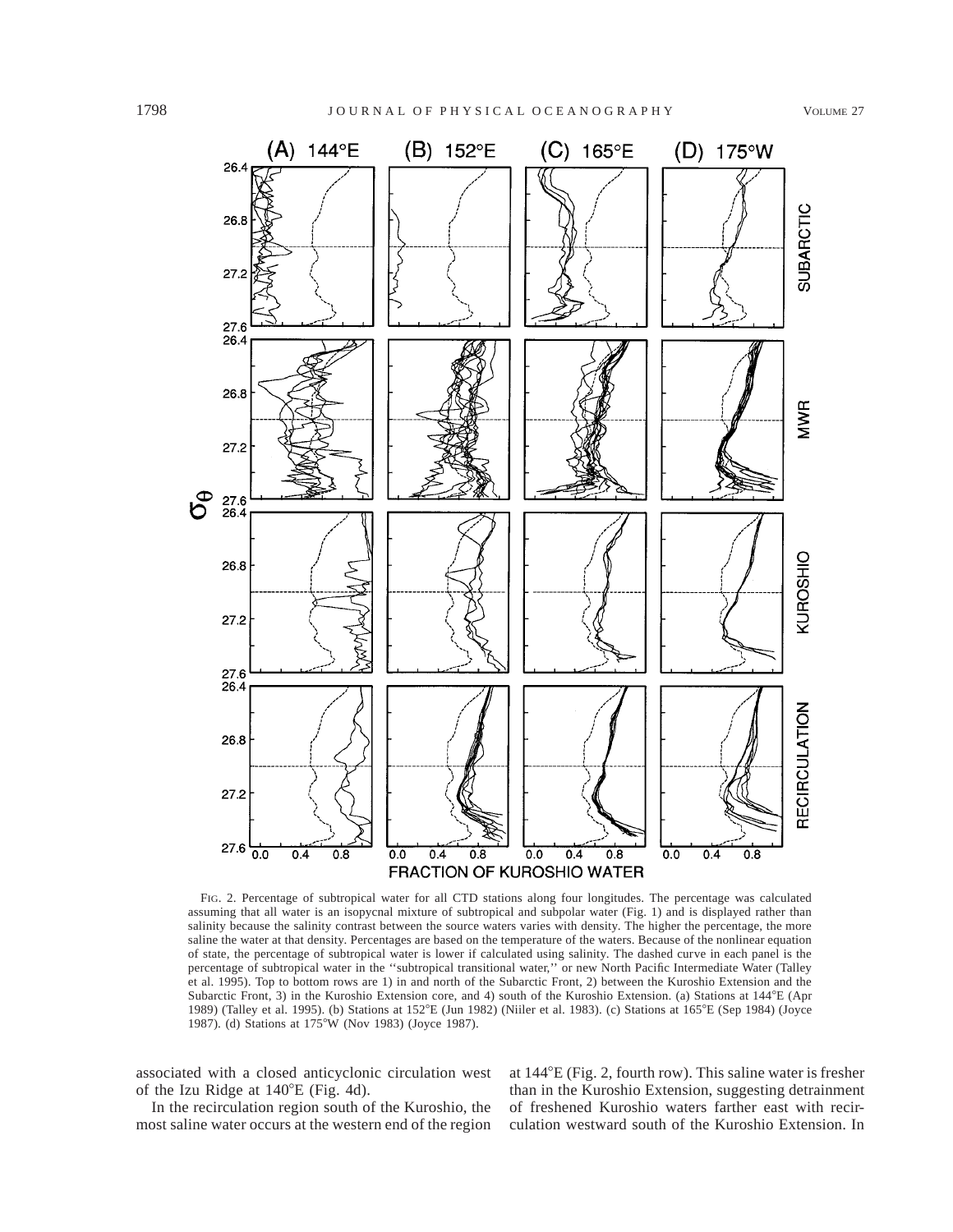the upper 26.6–27.0  $\sigma_{\theta}$  layer, there is little contrast between  $152^{\circ}E$ ,  $165^{\circ}E$ , and  $175^{\circ}W$ . Slightly fresher water is found at  $165^{\circ}E$  compared with  $152^{\circ}E$  and  $175^{\circ}W$ . Thus, freshening occurs mainly between 144<sup>o</sup>E and  $152^{\circ}E$ , as in the Kuroshio core freshening. At densities greater than 27.0  $\sigma_a$  on the other hand, the freshest stations are at  $175^{\circ}$ W, indicating continual freshening from  $144^{\circ}E$  to  $175^{\circ}W$ .

In the upper layer in both the recirculation and Kuroshio Extension, the freshest waters occurred at 165<sup>o</sup>E. especially in a small bulge between 26.6 and 26.8  $\sigma_{\alpha}$ . It is possible that these 1984 data were influenced by a time-dependent injection of freshwater; on the isopycnal map (Fig. 4a) it looks like a meandering intrusion from the Subarctic Front. However, the same salinity structure was evident in the independent section at  $165^{\circ}E$  made in 1983 suggesting that the meandering is not uncommon. It might be associated with the eastern side of Shatsky Rise.

In the mixed water region (Fig. 2, second row), the upper layer becomes more saline on the whole toward the east. The fresh bulge in the upper layer at  $165^{\circ}E$ , evident in the Kuroshio profiles, is also present in these MWR profiles. In contrast, the lower layer is most saline at  $152^{\circ}E$  and then freshens by  $165^{\circ}E$  and more so by 175°W. This same structure is observed if alternate sections at  $152^{\circ}E$  (in 1981) and at  $165^{\circ}E$  (in 1983) are used. The amount of interleaving (vertical structure in the CTD profiles) decreases considerably in both layers toward the east.

North of the Oyashio (Subarctic) Front, waters at 144<sup>°</sup>E are the freshest and were the basis for the definition of subpolar water in this analysis. Toward the east, the waters north of the Subarctic Front become more saline. Thus, there is mixing across the Subarctic Front as well as across the Kuroshio Extension; thus some of the new NPIW, which is saltier than the subpolar water of the same density, escapes northward into the subpolar gyre immediately after being formed and probably continuously across the North Pacific. It is likely that there is an input of freshwater into the mixed water region all along the Subarctic Front; the amount is difficult to calculate because of the input of saline waters from across the Kuroshio Extension.

Finally, at  $175^{\circ}$ W, profiles at all stations south of the Subarctic Front—that is, south of the Kuroshio, in the Kuroshio and in the mixed water region—are similar, suggesting that mixing has occurred across the Kuroshio Extension and nearly eliminated the property differences between the three zones. Even profiles north of the Subarctic Front are much more similar to this mixed water than to subarctic water at the more western sections.

Thus, in the upper part of the intermediate water (26.6–27.0  $\sigma_{\theta}$ ), subtropical transition water from the mixed water region freshens the Kuroshio between  $144^{\circ}$ and 152°E. Exchange between the Kuroshio core and its recirculation decreases the salinity south of the Kuroshio core toward the east. The recirculation water is advected westward and hence appears fresher than the Kuroshio at the westernmost locations. By  $175^{\circ}$ W the waters are nearly indistinguishable across the Kuroshio. Mixing across and detrainment from the Kuroshio also increases the salinity of waters north of the Kuroshio toward the east. There is also exchange with waters across the Subarctic Front since waters north of the Subarctic Front become more saline to the east.

In the lower part of the Kuroshio core and recirculation (27.0–27.4  $\sigma_{\theta}$ ), the input of fresher water from the mixed water region occurs more gradually toward the east than in the upper layer. In the MWR, the freshest water is found at  $144^{\circ}E$ ; the most saline water plus some fresher water is found at  $152^{\circ}E$  followed by overall freshening of the envelope toward the most mixed water in the east. This pattern could be consistent with eastward advection of increasingly mixed water, or with some input of fresher water from the subarctic toward the east. Some westward advection could be possible in the latter scenario and is suggested by the transport calculation of the section below, but the overall reduction in vertical structure toward the east suggests that most freshwater input and mixing occurs in the west. The temperature–salinity properties do not lead to an unambiguous description of the advection and mixing in this lower layer in the MWR.

Additional sections made in other years at  $152^{\circ}E$  and 165<sup>°</sup>E substantiate the spatial tendencies for salinity shown in Fig. 2. The nonsynoptic historical data used in Fig. 4 also fit these various meridional CTD sections. The strong time-dependence in this region appears to be mainly dynamical, moving waters around whose properties do not vary much. Mixing due to the timedependent meandering and rings is an essential part of producing the observed water properties, but its net effect seems to vary little over the years.

The relatively fresh water entering the Kuroshio Extension and its recirculation is the new subtropical NPIW that is formed in the MWR. Thus, the Kuroshio and its recirculation must be considered when estimating the net amount of subpolar water entering the subtropical gyre.

## **3. Amount of subpolar water entering the subtropical gyre**

Talley et al. (1995) may have underestimated the production rate of new NPIW and the transport of subpolarorigin water in the subtropical gyre because the Kuroshio and recirculation were not included in the transport calculation (Yasuda et al. 1996). Because the definition of ''new'' NPIW is arbitrary and differs from treatment to treatment, I focus here on the eastward transport of subpolar (Oyashio) water in the northern subtropical gyre in a density range that is not affected by local air– sea interaction, using the meridional sections employed in the previous section.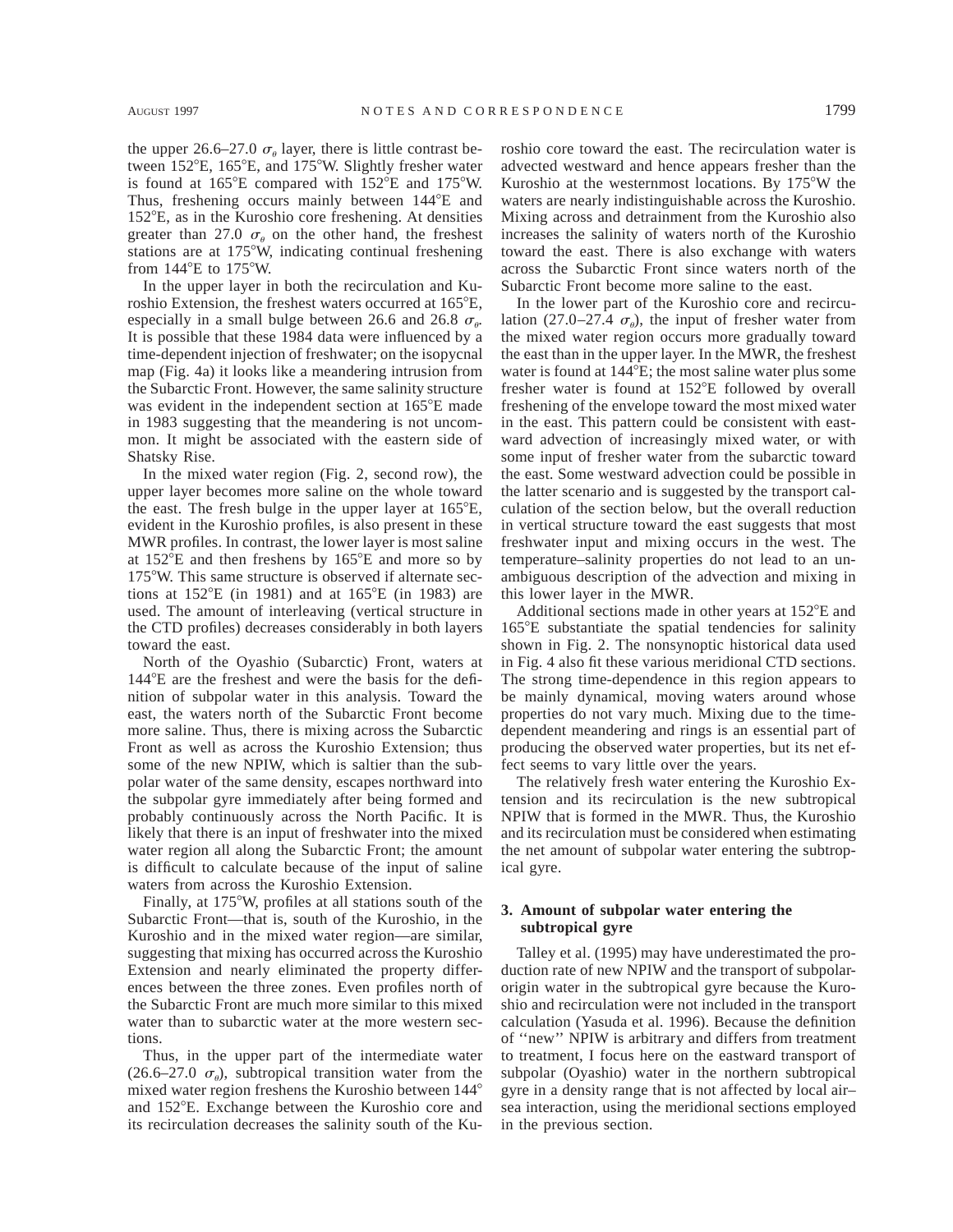| 152°E (May 1981) for each layer and its subpolar component (Fig. 1). |          |             |           |             |          |  |
|----------------------------------------------------------------------|----------|-------------|-----------|-------------|----------|--|
|                                                                      |          | South<br>of |           | North<br>of |          |  |
|                                                                      |          | Kuro-       | Kuro-     | Kuro-       | Total/   |  |
|                                                                      |          | shio        | shio      | shio        | 2000     |  |
|                                                                      |          | sta-        | sta-      | sta-        | sta-     |  |
|                                                                      |          | tions       | tions     | tions       | tions    |  |
| Layer                                                                |          | $3 - 14$    | $14 - 18$ | 18–23       | $3 - 23$ |  |
| $26.64 - 27.0 \sigma_a$                                              | All      | $-2.30$     | 6.88      | 2.48        | 7.06     |  |
|                                                                      | subpolar | $-0.68$     | 2.12      | 1.01        | 2.46     |  |
| 27.0–27.4 $\sigma_{\rm e}$                                           | All      | $-5.09$     | 9.10      | 1.61        | 5.62     |  |
|                                                                      | subpolar | $-1.99$     | 2.37      | 0.41        | 0.79     |  |
| 26.64–27.4 $\sigma_{\rm e}$                                          | All      | $-7.39$     | 15.98     | 4.09        | 12.68    |  |
|                                                                      | subpolar | $-2.67$     | 4.50      | 1.43        | 3.25     |  |
| 27.4–27.6 $\sigma_{\rm g}$                                           | All      | $-1.85$     | 3.86      | 0.39        | 2.40     |  |
|                                                                      | subpolar | $-0.10$     | 0.41      | $-0.03$     | 0.28     |  |

TABLE 1. Zonal transports  $(\times 10^6 \text{ m}^3 \text{ s}^{-1})$  relative to 2000 dbar at

|                                                                       | TABLE 2. Zonal transports ( $\times$ 10 <sup>6</sup> m <sup>3</sup> s <sup>-1</sup> ) relative to 2000 dbar at |  |  |
|-----------------------------------------------------------------------|----------------------------------------------------------------------------------------------------------------|--|--|
| 152°E (June 1982) for each layer and its subpolar component (Fig. 1). |                                                                                                                |  |  |

|                             |          | South<br>of   |               | North<br>of   |                |
|-----------------------------|----------|---------------|---------------|---------------|----------------|
|                             |          | Kuro-<br>shio | Kuro-<br>shio | Kuro-<br>shio | Total/<br>2000 |
|                             |          | sta-<br>tions | sta-<br>tions | sta-<br>tions | sta-<br>tions  |
| Layer                       |          | $3 - 11$      | $11 - 14$     | $14 - 25$     | $3 - 25$       |
| $26.64 - 27.0 \sigma_a$     | A11      | $-2.42$       | 6.46          | 0.10          | 4.14           |
|                             | subpolar | $-0.62$       | 1.88          | $-0.14$       | 1.12           |
| 27.0–27.4 $\sigma_{\theta}$ | All      | $-3.00$       | 6.47          | $-0.47$       | 3.01           |
|                             | subpolar | $-0.96$       | 1.83          | $-0.09$       | 0.78           |
| $26.64 - 27.4 \sigma_a$     | A11      | $-5.42$       | 12.94         | $-0.37$       | 7.14           |
|                             | subpolar | $-1.58$       | 3.71          | $-0.23$       | 1.89           |
| 27.4–27.6 $\sigma_{\alpha}$ | All      | $-1.53$       | 2.24          | $-0.54$       | 0.17           |
|                             | subpolar | $-0.06$       | 0.23          | $-0.35$       | $-0.18$        |

The goal is to estimate how much subpolar water enters the MWR by using estimates of the transport of subpolar water out of a closed region bounded to the north by the Subarctic Front, to the east by an arbitrary meridional section, and to the south by a zonal section or simply an assumption that net southward transport of subpolar water across, say, 24°N is negligible. This method is chosen rather than a direct estimate of exchange since the input of Oyashio water into the MWR is sporadic and accomplished by streamers and rings spun off the meandering Oyashio Front. The central calculation is the sum of zonal transports of the subpolar fraction in the MWR (weak eastward flow), in the Kuroshio (strong eastward flow), and in the recirculation (westward flow). The eastern side of the box is chosen to be  $152^{\circ}E$  since there are several sections there, since it is close enough to the western boundary that loss of MWR subpolar component northward back across the subarctic front can be assumed small, and since it is far enough from the western boundary that most of the initial mixing between Kuroshio and Oyashio water has been accomplished. It is also close enough to the western boundary that additional, extensive vertical mixing might not be a factor compared with near-isopycnal mixing. The 1985 zonal section at  $24^{\circ}$ N is used to show that there is negligible transport southward out of the box. Because of the missing northern boundary, this is not a completely closed calculation, but it captures the important flows and relies on an assumption of minimal meridional flow.

The 152°E sections from May 1981 and June 1982 are used (Joyce 1987). The 1981 section extended from  $27^{\circ}45'$  to  $41^{\circ}35'N$  with the Kuroshio between  $33^{\circ}50'$ and  $36^{\circ}12'$ N. In 1982 the section extended from  $27^{\circ}45'$ to  $42^{\circ}49'$ N with the Kuroshio between  $32^{\circ}28'$  and  $33^{\circ}27'$ N. In 1982 there was a large warm core ring north of the Kuroshio. The 1981 section did not cross the Subarctic Front, but the northernmost station was presumably close to the front. The 1982 section crossed the Subarctic Front. The 24°N section from March–May

1985 (Roemmich and McCallister 1989) was used for meridional transport.

Transports were calculated relative to 2000 dbar for the layers 26.64–27.0  $\sigma_{\theta}$  and 27.0–27.4  $\sigma_{\theta}$  and for the total of the two layers (Tables 1 and 2 and Fig. 3). In this total layer, the percentage of subtropical water in subtropical transitional water is approximately 55% (Talley et al. 1995 and Fig. 2); the percentage rises above and below the layer. The upper density limit corresponds roughly to the maximum winter surface density in the western mixed water region (Talley et al. 1995). The



FIG. 3. (a) Transports relative to 2000 dbar in the upper isopycnal layer (26.64–27.0  $\sigma_{\theta}$ ) at 152°E; dark shading indicates the Oyashio component of the total. The average of the 1981 and 1982 values given in Tables 1 and 2 is shown. (b) Transports as in (a) but for the lower isopycnal layer (27.0–27.4  $\sigma_{\theta}$ ). MWR is the mixed water region. Stations used for the transports are listed in the tables. CTD profiles for the 1982 stations were shown in Fig. 2b; the MWR stations are in row 2, the Kuroshio stations in row 3, and the recirculation stations in row 4.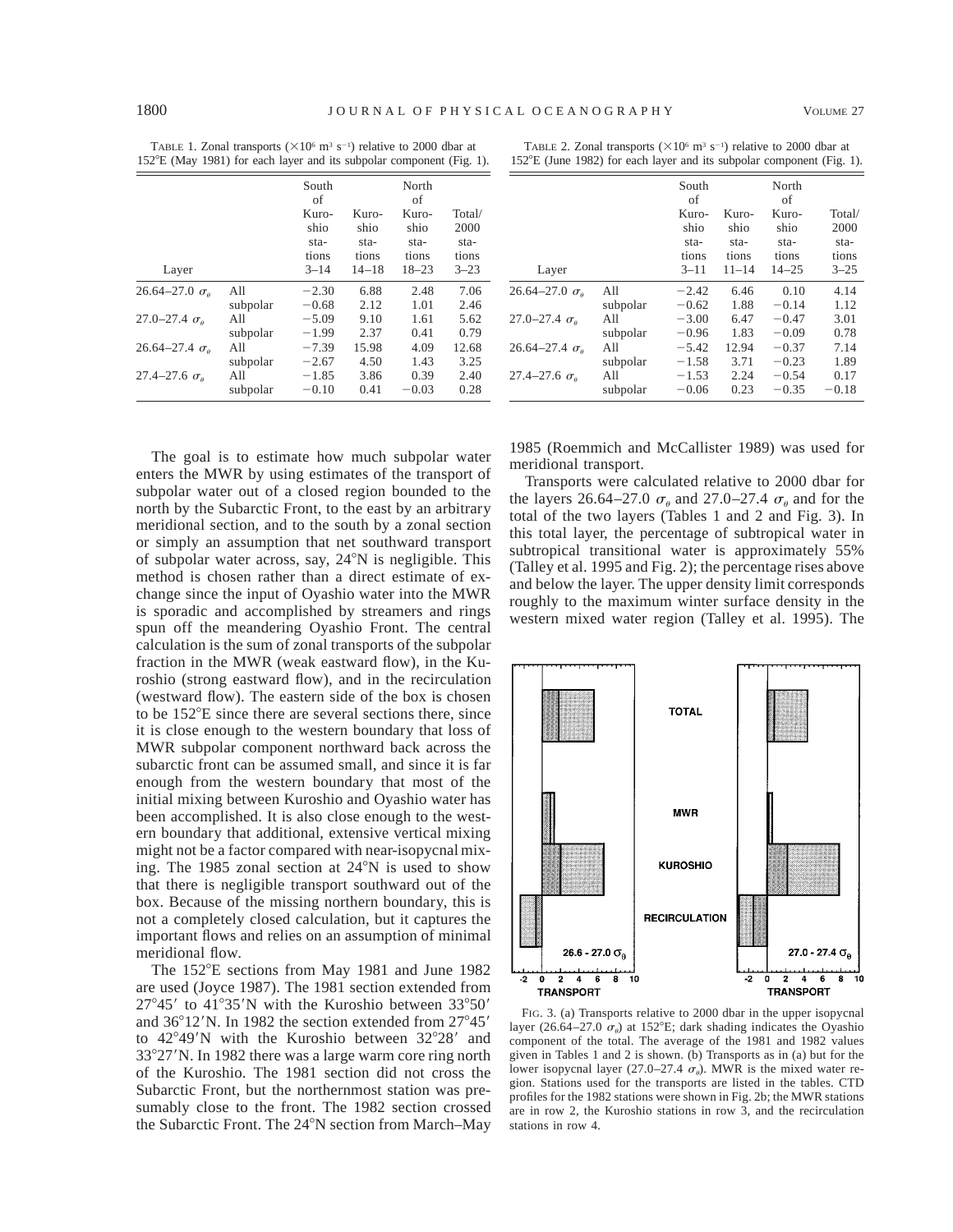division at 27.0  $\sigma_{\theta}$  is based on the different salinity tendencies from west to east described in the previous section. The 2000-dbar level was chosen because many of the 1982 stations did not extend deeper than this. Sensitivity to reference level choice is discussed below.

The transport of subpolar (Oyashio) water at each station pair was estimated as a fraction of the total transport using the average potential temperature and salinity on isopycnals for the station pair and the average subtropical and subpolar profiles shown in Fig. 1. Serious errors are made if the station pair temperature and salinity are averaged at the same depth because of the steep rise in isopycnals across the Kuroshio. (These estimates are not valid for the densest layer 27.4–27.6  $\sigma_{\theta}$ since the reference profiles were actually fresher than the water south of the Kuroshio Extension in this density range, as can be seen in Fig. 2.)

Transports for 27.4–27.6  $\sigma_{\theta}$  were also calculated since this layer is freshened through vertical diffusion in the subpolar region. However, the direction of transport in this layer is more suspect than in the shallower two layers that lie mainly above 1000 dbar; Niiler et al. (1985) show zero net zonal transport at about 1000 dbar and Roemmich and McCallister (1989) at about 1500 dbar.

South of the Kuroshio, net layer transports were westward with strong westward recirculation just south of the Kuroshio decaying to much weaker westward flow at the southernmost stations pair. A fresh intrusion at the southernmost station of the Kuroshio in 1981 (Fig. 2b, bottom row) resulted in a 1 Sv (Sv  $\equiv 10^6$  m<sup>3</sup> s<sup>-1</sup>) difference in Oyashio water transport in the recirculation, with a higher value in 1981. It is not clear however that this subpolar water was really recirculating westward just south of the Kuroshio; one more station just to the south might have shown it to be within the Kuroshio and not extending into the recirculation.

The Kuroshio transport was large and eastward in both years and both layers. Transport in the upper layer in the mixed water region between the Kuroshio and Subarctic Front was eastward on both occupations. In the denser layer (27.0–27.4  $\sigma_{\theta}$ ), MWR transport was eastward in 1981 but westward in 1982, probably as a result of the large warm core ring in 1982. This direction contrast might be responsible for the difference in property evolution from west to east described in the previous section.

Overall, there appears to be about 3 Sv of subpolar water being advected eastward relative to 2000 dbar in the northern subtropical gyre, which includes the mixed water region, the Kuroshio, and the westward recirculation region south of the Kuroshio. Twice as much subpolar water is advected eastward in the Kuroshio as in the MWR, but about half of this is recirculated westward south of the Kuroshio. The net eastward transport of subpolar water to regions farther east is about half in the Kuroshio and half in the MWR.

The ''box'' used to calculate the net exchange of sub-

polar water into the subtropical gyre in these layers consists of just the one meridional section. A zonal hydrographic section at  $24^{\circ}$ N closes the box on the south side. West of  $152^{\circ}E$ , the  $24^{\circ}N$  section is heavily dominated by eddies (Fig. 5) with zonal length scales of about 500 km and transport amplitudes of about 1–2 Sv (Hautala et al. 1994). The net meridional transport is probably close to zero but depends heavily on where the box edges are taken because of the eddy variability. There remains a 400-km meridional gap between the southern end of the  $152^{\circ}E$  sections at  $27^{\circ}45'N$  and  $24^{\circ}N$ through which there might be eastward flow. This is probably the biggest source of uncertainty in the exchange estimate. In their inverse calculation, Roemmich and McCallister (1989) show a net northward flow of 1.3 Sv west of 152°E in the layer 26.8–27.3  $\sigma_{\theta}$ . Of this, 4.8 Sv were flowing southward between  $152^{\circ}$  and  $137^{\circ}E$ ; based on salinity (Fig. 4) this might be one-quarter Oyashio water, while the northward flow west of 137°E is nearly pure Kuroshio water. This might translate to 1–2 Sv of Oyashio water flowing southward from this western box, but it might be offset by missing westward flow in the gap between the  $152^{\circ}E$  and the  $24^{\circ}N$  sections.

It is emphasized that these subpolar water transports are all rather small numbers and subject to uncertainties in the reference velocity choices.

Niiler et al. (1985) meridionally and temporally averaged 2-yr current meter records at 1200 m and 4000 m along  $152^{\circ}E$  between  $29^{\circ}$  and  $41^{\circ}N$ . Combining their means with the hydrographic sections, they found meridionally averaged zonal transport of 0 at about 1000 m, with net westward flow from there to the bottom. When Roemmich and McCallister (1989) incorporated an approximation to Niiler et al.'s mean velocities in their inverse calculation for the North Pacific, their smoothed velocity section at 152°E showed a zero velocity level at around 1200–1500 m. So one error bound on the 2000-dbar calculation can be made by using a 1500-dbar reference level. This results in both a weaker Kuroshio and weaker recirculation and almost no change in the net subpolar water transport (Table 3).

Another bound uses rough values of velocity at 4000 m from Roemmich and McCallister's (1989) velocity section: about 1.5 cm  $s^{-1}$  westward at 35°N, decreasing to 0 at  $42^{\circ}$  and  $28^{\circ}$ N. This choice creates a stronger eastward Kuroshio and stronger westward recirculation; it also weakens the eastward MWR flow. The net result is a net eastward transport of subpolar water close to zero.

Using zero velocity at 4000 m, the recirculation and Kuroshio are strengthened as in the Roemmich and McCallister reference choice, but the MWR transport remains robustly eastward, and so the net transport of subpolar water is around 3 Sv.

In Talley et al. (1995), only the transport of subpolar water and subtropical transition water north of the Kuroshio were calculated. The new estimate of 3 Sv is similar to the old one, which was more roughly cal-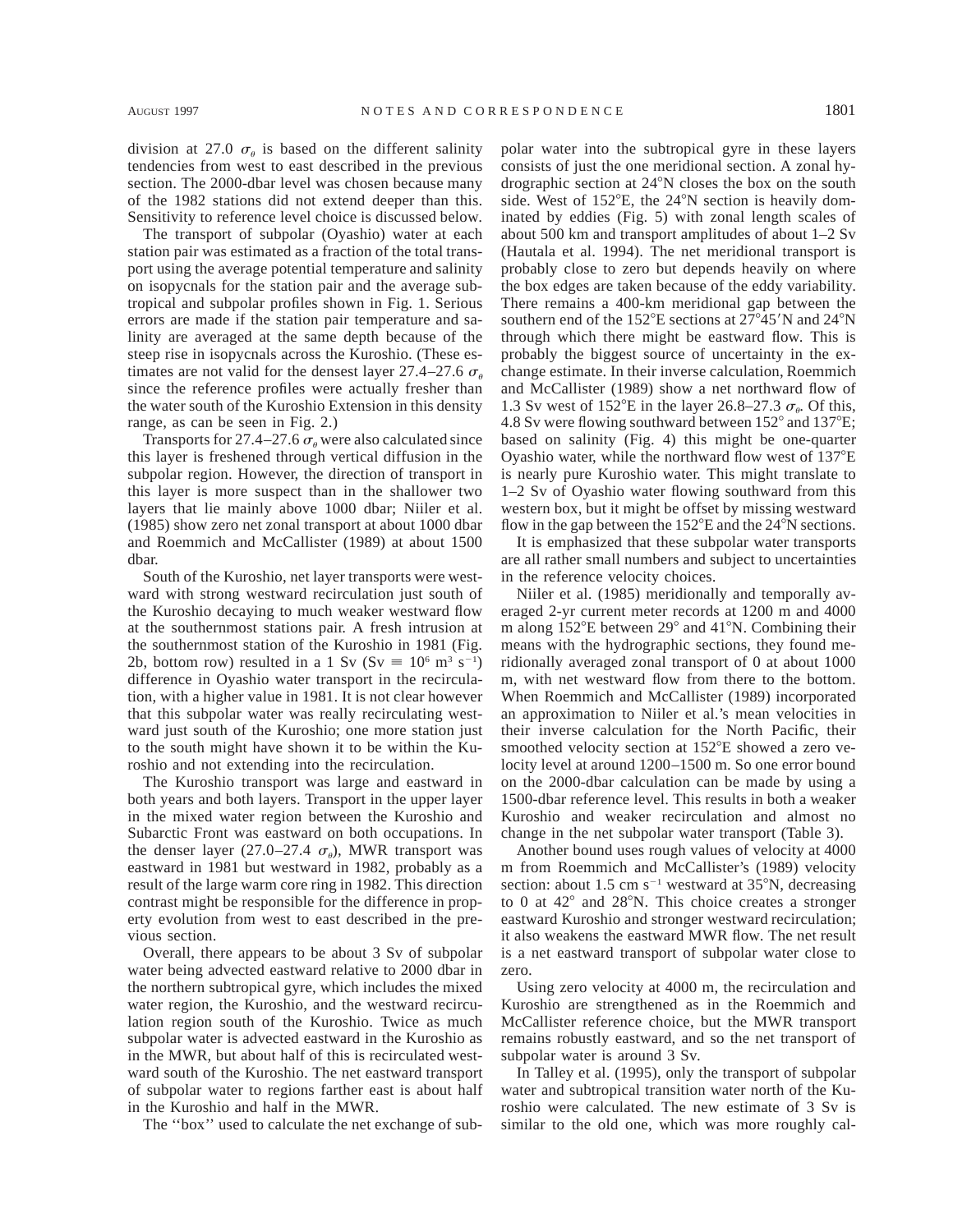

FIG. 4. Salinity (a) and acceleration potential (b) relative to 2000 dbar at 26.8  $\sigma_{\varrho}$ . Salinity (c) and acceleration potential (d) relative to 2000 dbar at 27.2  $\sigma_{\varrho}$ . Most stations are from the historical dataset compiled by Mantyla and Reid (1995, personal communication). Stations used for Figs. 1, 2, 3, and 5 are included.

culated. Less than one-third of the Oyashio's baroclinic transport in this density range enters the subtropical gyre at the western boundary. This southward transport of subpolar water is about half of the size of the southward Ekman transport from the subpolar to the subtropical gyre, but affects a higher density range than the Ekman layer.

Where does the subpolar water go after it enters the subtropical gyre? Since there is no surface source for high salinity at these densities, the low salinity must be eroded away, most likely by vertical diffusion down-



FIG. 5. Transport relative to 2000 dbar along approximately 24°N in the layers 26.64–27.0  $\sigma_{\theta}$  (heavy) and 27.0–27.4  $\sigma_{\theta}$  (light), integrated from the eastern boundary of the Pacific.

ward from the high surface salinities in the evaporative trade wind zone. Highest salinities at these intermediate densities occur in the Tropics, as is clear from Reid's (1965) isopycnal maps, and are not coincident in space with the cells of highest surface salinity. The relative freshness of the subtropical region compared with the Tropics, despite the presence of highest surface salinity in the subtropics, must be due to the input of subpolar water.

Where does the mass associated with the input of subpolar water return to the subpolar region? It and the net southward Ekman transport of about 6–8 Sv at 40°N across the Pacific must return northward in the central and eastern Pacific. Evidence for a northward incursion of subtropical water into the subpolar gyre, particularly

TABLE 3. Sensitivity of total zonal transports ( $\times 10^6$  m<sup>3</sup> s<sup>-1</sup>) at 152<sup>o</sup>E (May 1981) to reference velocity choices. Transports relative to zero velocity at 2000 dbar are reproduced from Table 1, along with transports relative to zero veocity at 1500 and 4000 dbar, and relative to 4000 dbar velocities after Roemmich and McCallister (1985).

| Layer                            |          | Total/<br>1500<br>sta-<br>tions<br>$3 - 23$ | Total/<br>2000<br>sta-<br>tions<br>$3 - 23$ | Total/<br>4000<br>sta-<br>tions<br>$3 - 23$ | Total/<br>RM<br>sta-<br>tions<br>$3 - 23$ |
|----------------------------------|----------|---------------------------------------------|---------------------------------------------|---------------------------------------------|-------------------------------------------|
| $26.64 - 27.0 \sigma_a$          | A11      | 6.75                                        | 7.06                                        | 7.51                                        | 5.06                                      |
|                                  | subpolar | 2.36                                        | 2.46                                        | 2.62                                        | 1.74                                      |
| 27.0–27.4 $\sigma_{\rm e}$       | All      | 5.08                                        | 5.62                                        | 5.99                                        | 0.56                                      |
|                                  | subpolar | 0.97                                        | 0.79                                        | 0.43                                        | $-1.37$                                   |
| 26.64–27.4 $\sigma$ <sub>a</sub> | All      | 11.83                                       | 12.68                                       | 13.50                                       | 5.62                                      |
|                                  | subpolar | 3.33                                        | 3.25                                        | 3.04                                        | 0.37                                      |
| 27.4–27.6 $\sigma_{\rm g}$       | A11      | 0.68                                        | 1.33                                        | 2.09                                        | $-3.42$                                   |
|                                  | subpolar | $-0.03$                                     | 0.07                                        | 0.13                                        | $-0.32$                                   |